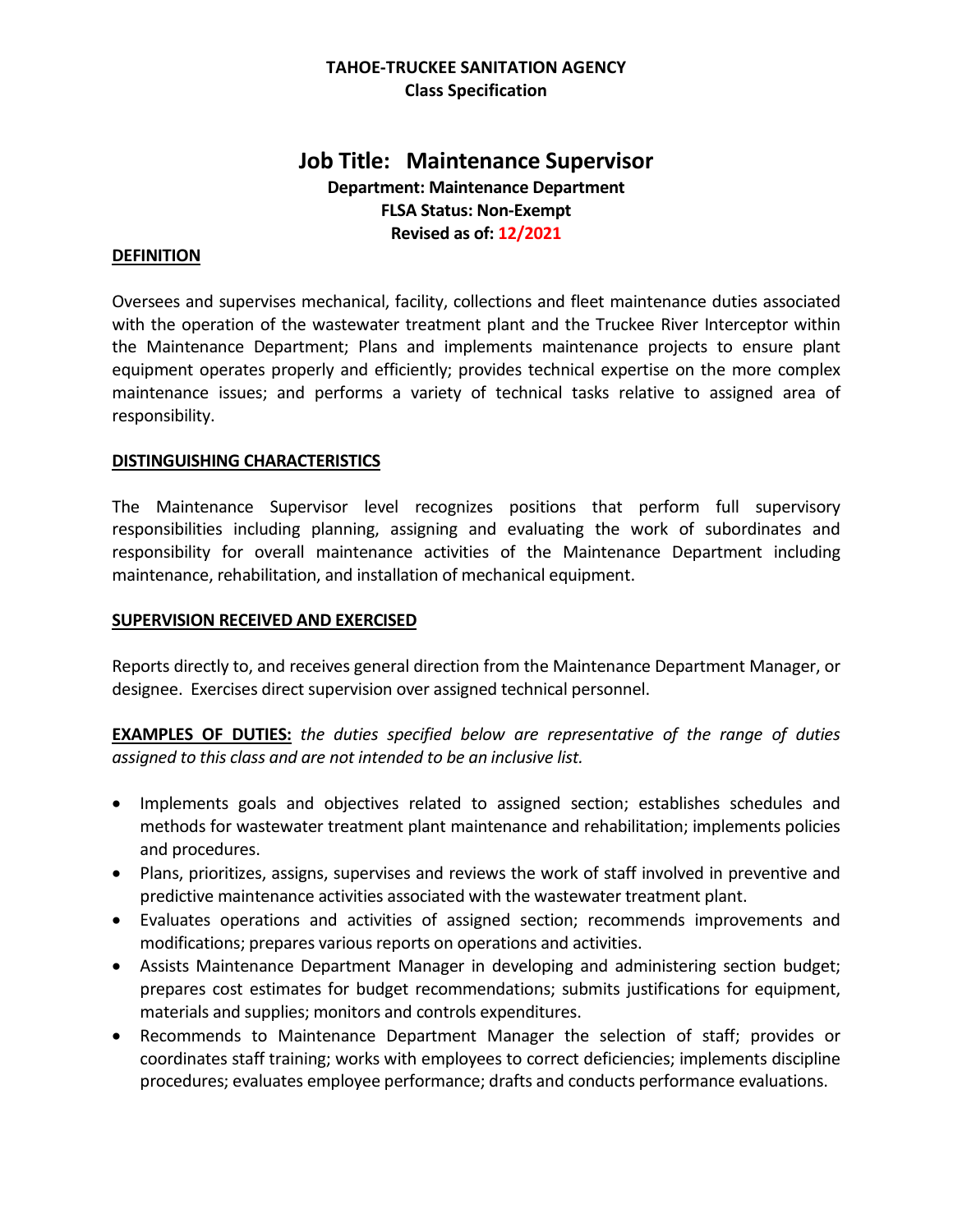- Assesses, schedules, and assigns predictive and preventive maintenance tasks; troubleshoots mechanical equipment and systems; estimates time, cost, labor and material needs, and orders necessary equipment and materials.
- Inspects locations where work is being performed; ensures conformity with work orders, submittals, plans, diagrams and specifications; determines special equipment needs and assesses and identifies solutions to problems; accurately diagnoses mechanical malfunctions.
- Prepares bid specifications and requisitions; assists in the preparation of plans; reviews bid documents to ensure accuracy.
- Performs confined space entries to operate and maintain mechanical equipment, if needed.
- Works collaboratively with the Safety Officer to identify hazards and ensure safe work procedures and processes are in place and followed.
- Answers questions and provides information to the public; investigates complaints from the public and recommends corrective action as necessary to resolve complaints.
- Represents the Agency with dignity, integrity, and the spirit of cooperation in all relations with staff and the public.
- Builds and maintains positive working relationships with co-workers, other Agency employees and the public using principles of good customer service.
- Performs related duties as assigned.

# **QUALIFICATIONS**

# **Knowledge of:**

- Principles and practices of mechanical equipment maintenance, installation and rehabilitation.
- Principles and practices of facility repairs, such as carpentry, concrete and plumbing.
- Principles and practices of collection system maintenance, such as line cleaning and manhole raising.
- Advanced methods for troubleshooting and diagnosing problems with equipment and machinery.
- Equipment, tools and materials used in wastewater treatment equipment maintenance, installation and rehabilitation.
- Methods and procedures for diagnosing industrial mechanical malfunctions.
- Methods and procedures of competitive bidding processes including how to review and prepare accurate equipment plans and specifications.
- Principles and practices of supervision, training and evaluating performance.
- Principles and practices of budget monitoring.
- Principles and practices of safety management and emergency response.
- Pertinent local, State and Federal laws, ordinances and rules.
- Modern office practices, methods, and computer equipment including relevant software programs.
- Operation of office equipment including personal computers, fax machines, copiers, printers, telephones, voicemail and e-mail systems, etc.
- Oral and written communication skills; business English including vocabulary, spelling, and correct grammatical usage and punctuation.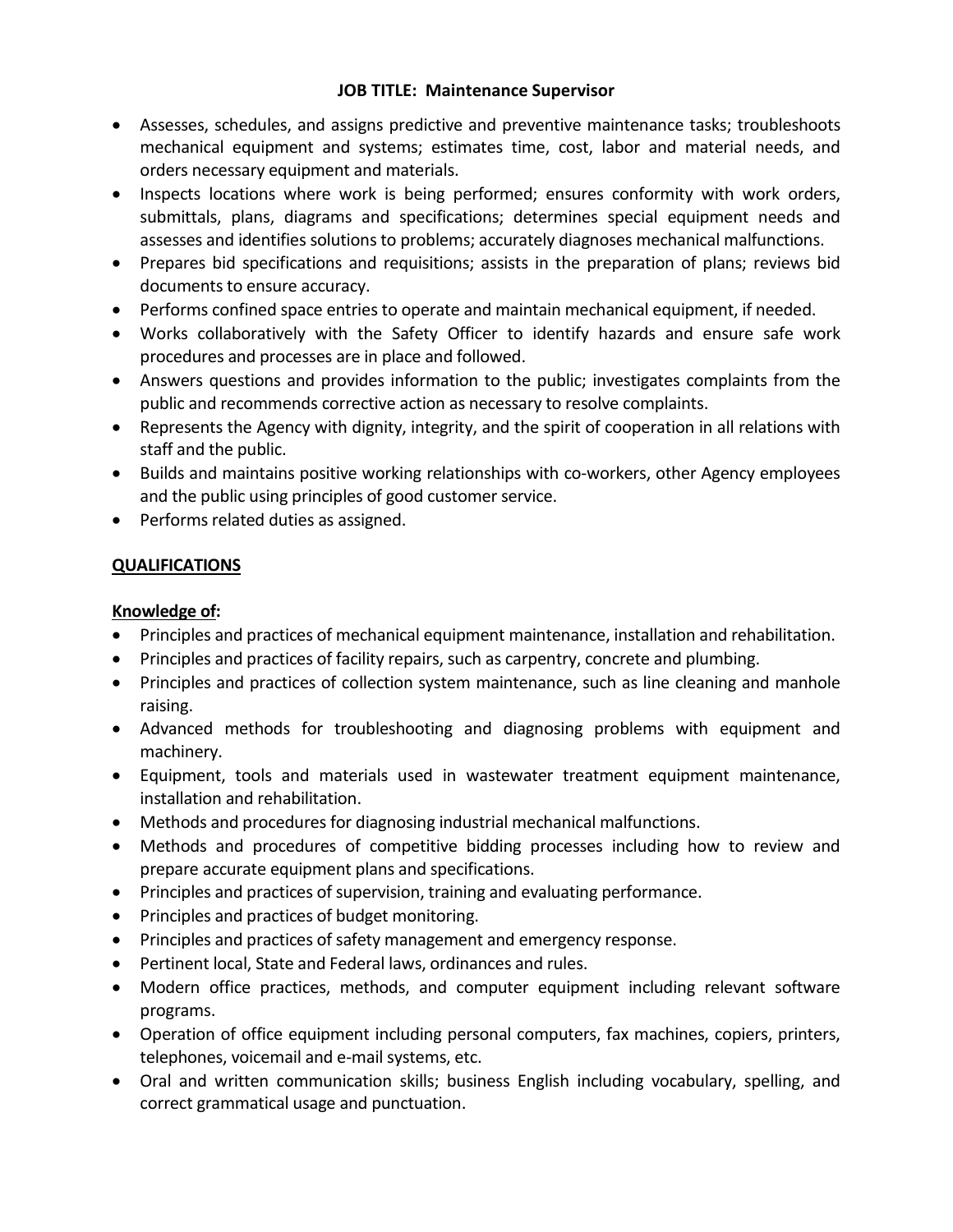- Safe work practices.
- Principles and practices of customer service.

# **Ability to:**

- Organize, implement, and direct the installation, maintenance, repair, rehabilitation and troubleshooting of a wide variety of mechanical equipment used in the wastewater treatment facility operations.
- On an ongoing basis, know and understand all requirements and essential aspects of the job including laws, regulations, rules and codes related to area of assignment; know and observe safety rules and identify hazards; intermittently locate, analyze, detect and diagnose problem equipment and determine solutions; train and explain processes to others; when so assigned, observe performance and provide input into review and evaluation of the work of others; problem solve issues related to area of assignment; remember various processes and requirements and how to operate equipment; intermittently access, review, and interpret and adjust or enter data on work orders, reports and other documents; identify, interpret and communicate technical and numerical information.
- Assist in the development and monitoring of an assigned program budget.
- Interpret and explain pertinent Agency and department policies and procedures.
- Diagnose complex mechanical malfunctions.
- Interpret, understand and explain drawings, sketches, plans and specifications.
- Accurately estimate time, labor and materials for proposed work.
- Develop and recommend policies and procedures related to assigned operations.
- Understand and carry out oral and written instructions, and prioritize workload to meet deadlines.
- Read, write and comprehend the English language at a level necessary for effective job performance, exercising correct English usage, vocabulary, spelling, grammar and punctuation.
- Communicate effectively, tactfully and positively in both oral and written form.
- Operate and use modern office equipment and technology, including computers and applicable software.
- Maintain regular attendance and adhere to prescribed work schedule to conduct job responsibilities.
- Function in confined spaces and/or hazardous environment.
- Utilize appropriate safety procedures and practices for assigned duties.
- Establish and maintain effective working relationships with those contacted in the course of work.
- Supervise, train and evaluate performance of assigned staff.
- Contribute effectively to the accomplishment of Agency goals, objectives and activities.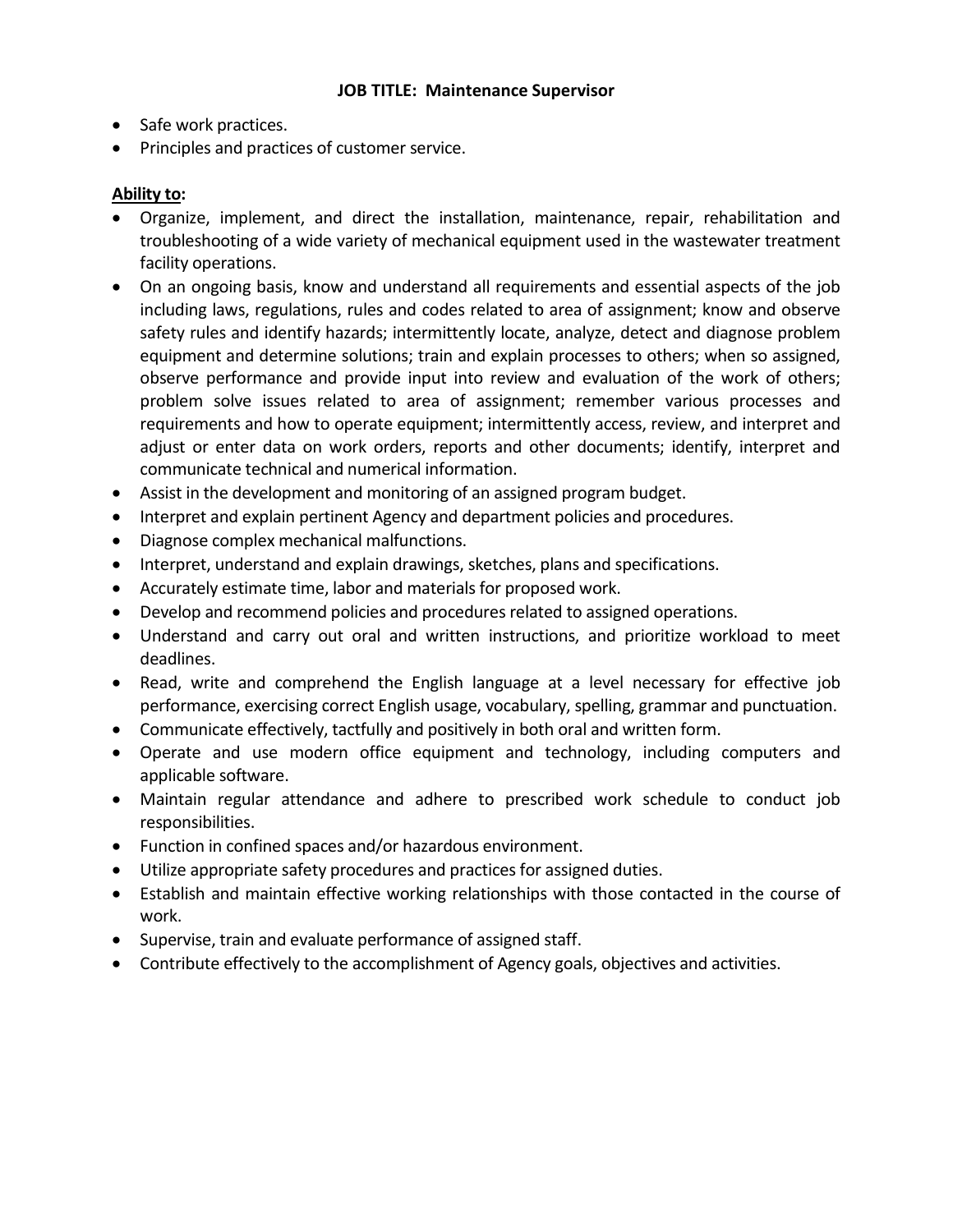# **Experience and/or Education:**

Any combination of experience and training that would provide the required knowledge and abilities is qualifying. A typical way to obtain the required knowledge and abilities would be:

# **Experience:**

Five years of increasingly responsible journey level experience in the installation, maintenance and repair of mechanical equipment within a wastewater treatment facility or similar; and including one year providing technical and/or functional supervision over assigned personnel.

# **Education:**

Equivalent to the completion of the twelfth grade with emphasis on, or supplemented by, course work in mathematics and chemistry or a related field.

#### **SPECIAL QUALIFICATIONS**

# **License and Certificate:**

Possession of a valid California or Nevada Class C Driver License is required at time of appointment.

Possession of a valid California or Nevada Class B Commercial Learners Permit, with tanker endorsement, is required within three months of appointment.

Possession of a valid California or Nevada Class B Commercial Driver's License, with tanker endorsement, is required within 18 months of appointment.

Possession of a CWEA Plant Maintenance Technologist Grade IV certification is required within four qualifying test cycles (approximately 12 months) upon meeting testing eligibility requirements.

Possession of, or ability to obtain a forklift certification is required within six months of appointment.

Possession of, or ability to obtain a confined space certification within six months of appointment.

Persons employed in this classification are required to participate in Agency provided training to acquire basic First Aid and Cardiopulmonary Resuscitation (CPR) certificates during the initial 12 months of employment and continued maintenance of a valid certificate as a condition of employment for this position.

Possession of, or ability to obtain a 40-hour Hazwoper Hazardous Materials Technician Level III certification within six months of appointment.